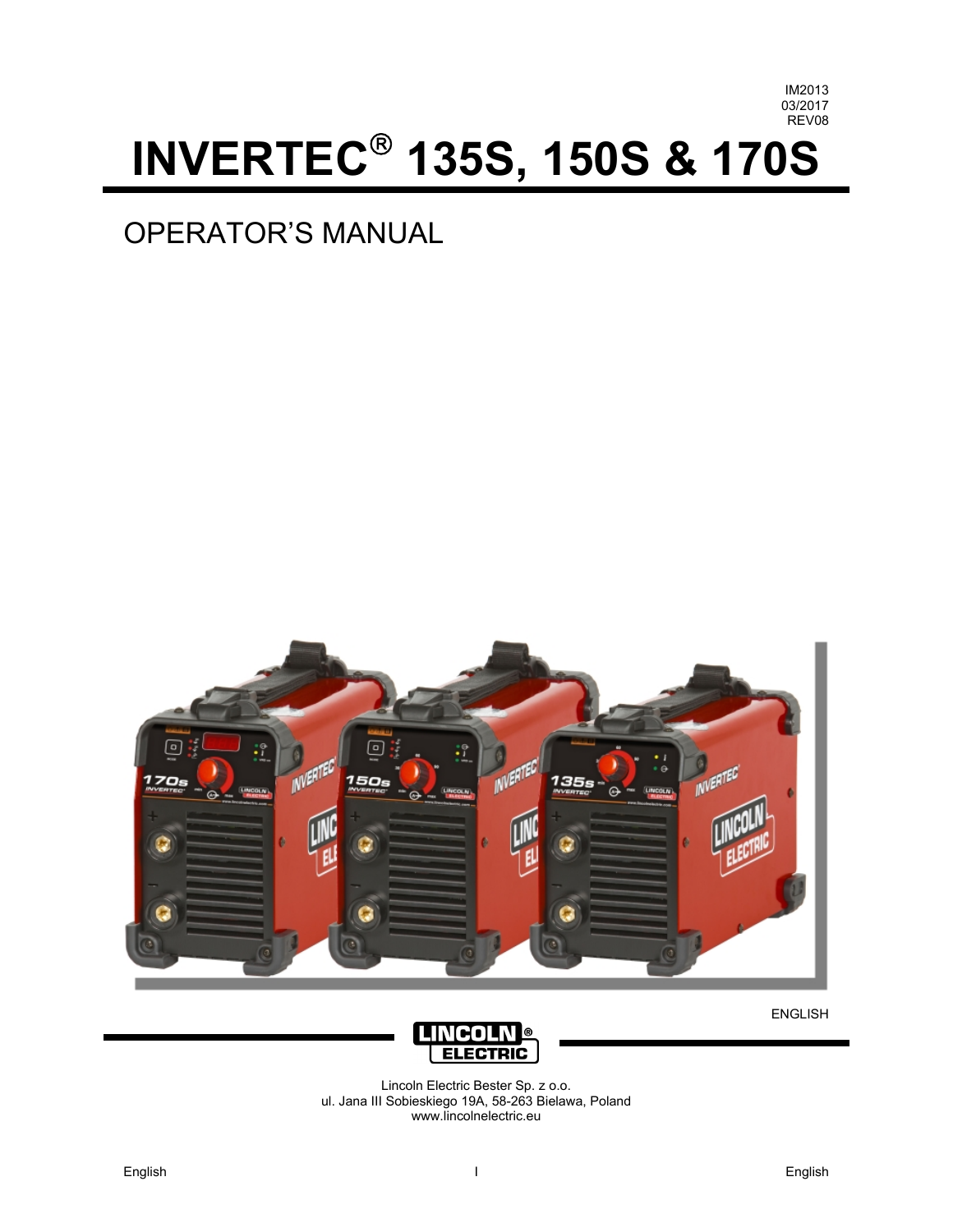

# Declaration of conformity

# **Lincoln Electric Bester Sp. z o.o.**

Declares that the welding machine:

**INVERTEC 135S INVERTEC 150S INVERTEC 170S**

conforms to the following directives:

# **2014/35/EU , 2014/30/EU**

and has been designed in compliance with the following standards:

**EN 60974-1:2012; EN 60974-10:2014** 

20.04.2016

Piotr Spytek Operations Director Lincoln Electric Bester Sp. z o.o., ul. Jana III Sobieskiego 19A, 58-263 Bielawa, Poland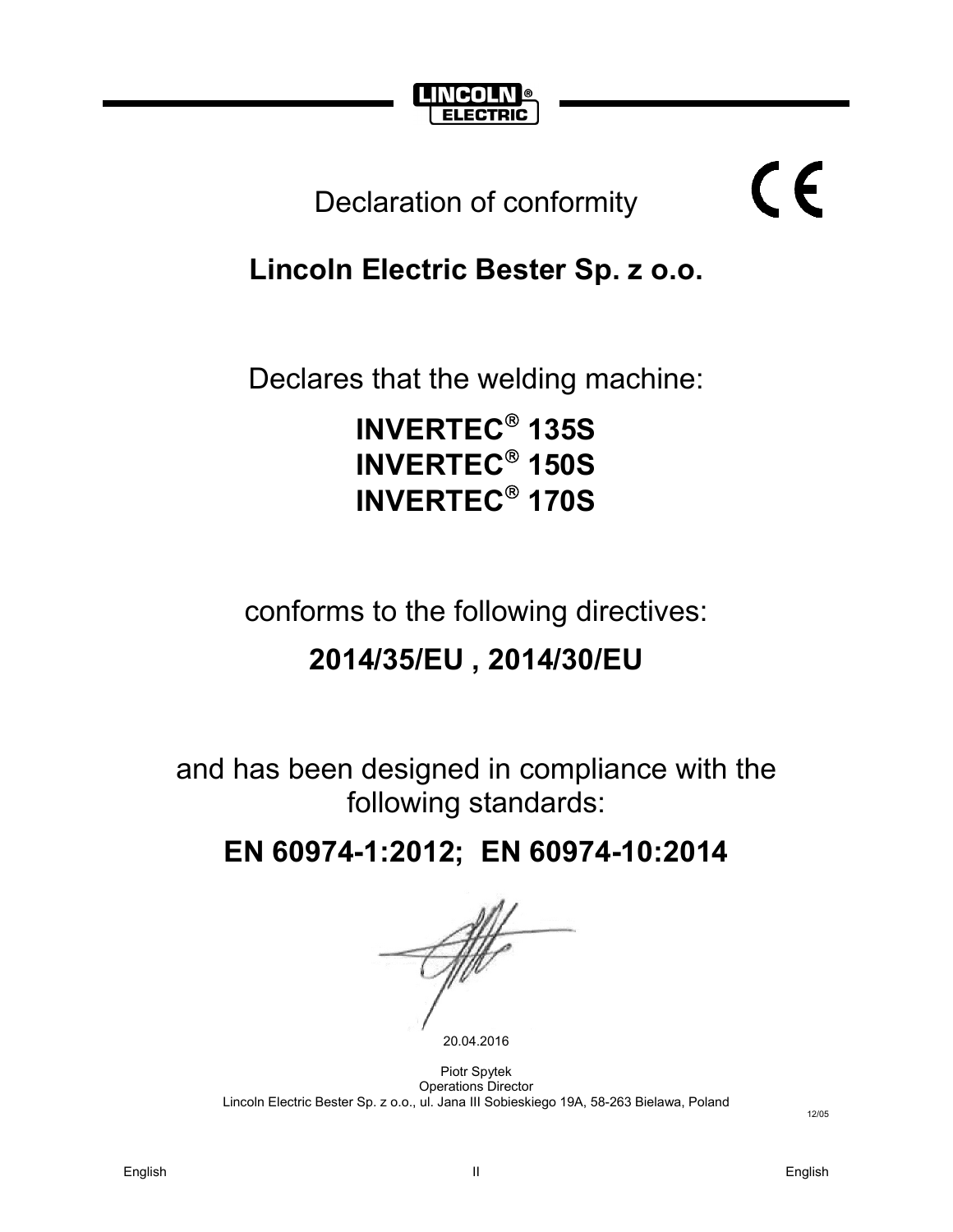

|  | 12/05                                                                                                                                                                   |  |  |  |  |
|--|-------------------------------------------------------------------------------------------------------------------------------------------------------------------------|--|--|--|--|
|  | <b>THANKS!</b> For having choosen the QUALITY of the Lincoln Electric products.                                                                                         |  |  |  |  |
|  | Please Examine Package and Equipment for Damage. Claims for material damaged in shipment must be notified<br>immediately to the dealer.                                 |  |  |  |  |
|  | For future reference record in the table below your equipment identification information. Model Name, Code &<br>Serial Number can be found on the machine rating plate. |  |  |  |  |
|  |                                                                                                                                                                         |  |  |  |  |
|  | Model Name:                                                                                                                                                             |  |  |  |  |
|  |                                                                                                                                                                         |  |  |  |  |
|  |                                                                                                                                                                         |  |  |  |  |
|  | Code & Serial number:                                                                                                                                                   |  |  |  |  |
|  |                                                                                                                                                                         |  |  |  |  |
|  |                                                                                                                                                                         |  |  |  |  |
|  | Date & Where Purchased:                                                                                                                                                 |  |  |  |  |

**ENGLISH INDEX**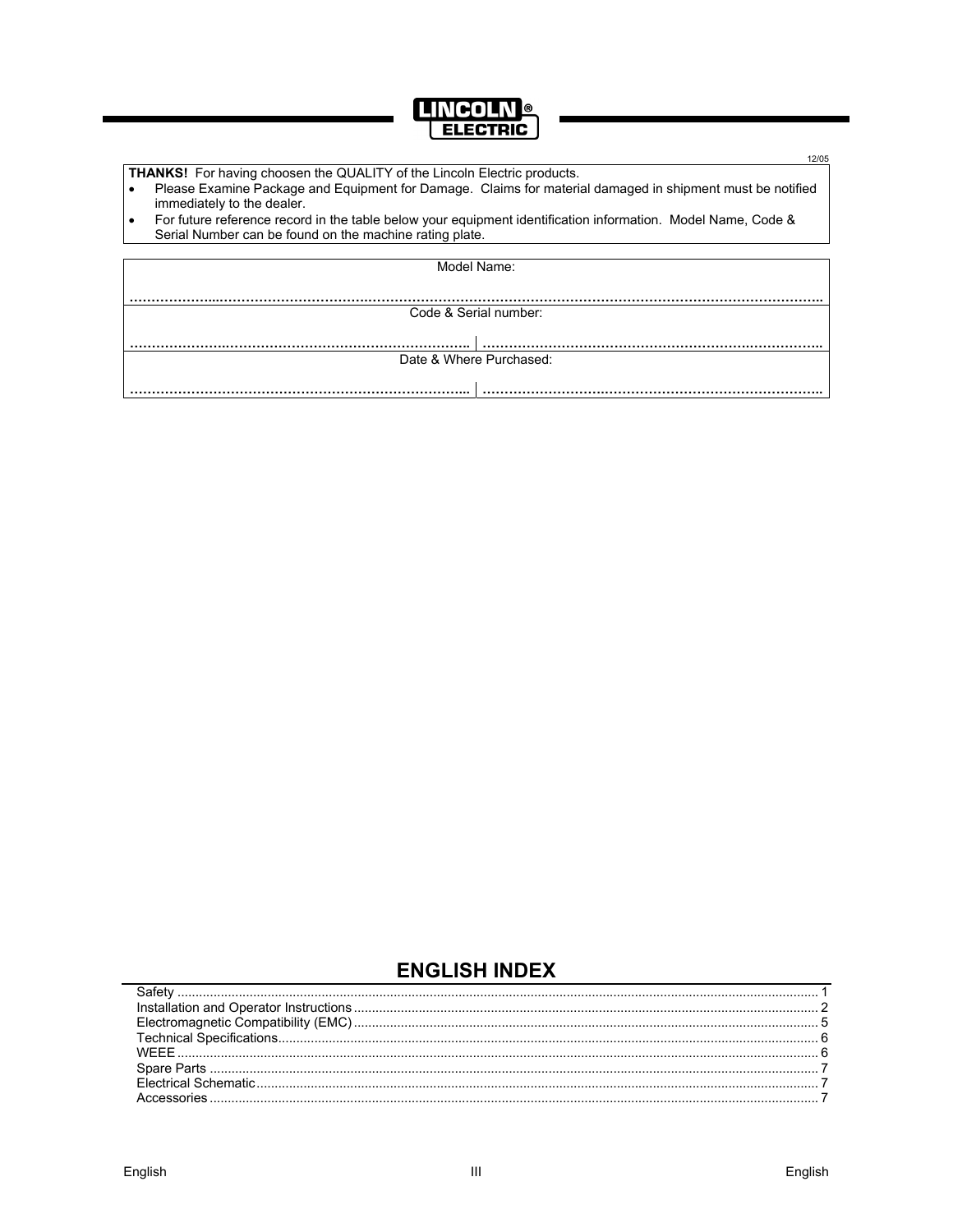

This equipment must be used by qualified personnel. Be sure that all installation, operation, maintenance and repair procedures are performed only by qualified person. Read and understand this manual before operating this equipment. Failure to follow the instructions in this manual could cause serious personal injury, loss of life, or damage to this equipment. Read and understand the following explanations of the warning symbols. Lincoln Electric is not responsible for damages caused by improper installation, improper care or abnormal operation.

| WARNING: This symbol indicates that instructions must be followed to avoid serious personal injury,<br>loss of life, or damage to this equipment. Protect yourself and others from possible serious injury or<br>death.                                                                                                                                                                                                                                                                                                                      |
|----------------------------------------------------------------------------------------------------------------------------------------------------------------------------------------------------------------------------------------------------------------------------------------------------------------------------------------------------------------------------------------------------------------------------------------------------------------------------------------------------------------------------------------------|
| READ AND UNDERSTAND INSTRUCTIONS: Read and understand this manual before operating<br>this equipment. Arc welding can be hazardous. Failure to follow the instructions in this manual could<br>cause serious personal injury, loss of life, or damage to this equipment.                                                                                                                                                                                                                                                                     |
| ELECTRIC SHOCK CAN KILL: Welding equipment generates high voltages. Do not touch the<br>electrode, work clamp, or connected work pieces when this equipment is on. Insulate yourself from<br>the electrode, work clamp, and connected work pieces.                                                                                                                                                                                                                                                                                           |
| ELECTRICALLY POWERED EQUIPMENT: Turn off input power using the disconnect switch at the<br>fuse box before working on this equipment. Ground this equipment in accordance with local electrical<br>regulations.                                                                                                                                                                                                                                                                                                                              |
| ELECTRICALLY POWERED EQUIPMENT: Regularly inspect the input, electrode, and work clamp<br>cables. If any insulation damage exists replace the cable immediately. Do not place the electrode<br>holder directly on the welding table or any other surface in contact with the work clamp to avoid the<br>risk of accidental arc ignition.                                                                                                                                                                                                     |
| ELECTRIC AND MAGNETIC FIELDS MAY BE DANGEROUS: Electric current flowing through any<br>conductor creates electric and magnetic fields (EMF). EMF fields may interfere with some<br>pacemakers, and welders having a pacemaker shall consult their physician before operating this<br>equipment.                                                                                                                                                                                                                                              |
| CE COMPLIANCE: This equipment complies with the European Community Directives.                                                                                                                                                                                                                                                                                                                                                                                                                                                               |
| ARTIFICIAL OPTICAL RADIATION: According with the requirements in 2006/25/EC Directive and<br>EN 12198 Standard, the equipment is a category 2. It makes mandatory the adoption of Personal<br>Protective Equipments (PPE) having filter with a protection degree up to a maximum of 15, as<br>required by EN169 Standard.                                                                                                                                                                                                                    |
| FUMES AND GASES CAN BE DANGEROUS: Welding may produce fumes and gases hazardous to<br>health. Avoid breathing these fumes and gases. To avoid these dangers the operator must use<br>enough ventilation or exhaust to keep fumes and gases away from the breathing zone.                                                                                                                                                                                                                                                                     |
| ARC RAYS CAN BURN: Use a shield with the proper filter and cover plates to protect your eyes from<br>sparks and the rays of the arc when welding or observing. Use suitable clothing made from durable<br>flame-resistant material to protect you skin and that of your helpers. Protect other nearby personnel<br>with suitable, non-flammable screening and warn them not to watch the arc nor expose themselves to<br>the arc.                                                                                                            |
| WELDING SPARKS CAN CAUSE FIRE OR EXPLOSION: Remove fire hazards from the welding<br>area and have a fire extinguisher readily available. Welding sparks and hot materials from the welding<br>process can easily go through small cracks and openings to adjacent areas. Do not weld on any<br>tanks, drums, containers, or material until the proper steps have been taken to insure that no<br>flammable or toxic vapors will be present. Never operate this equipment when flammable gases,<br>vapors or liquid combustibles are present. |
| WELDED MATERIALS CAN BURN: Welding generates a large amount of heat. Hot surfaces and<br>materials in work area can cause serious burns. Use gloves and pliers when touching or moving<br>materials in the work area.                                                                                                                                                                                                                                                                                                                        |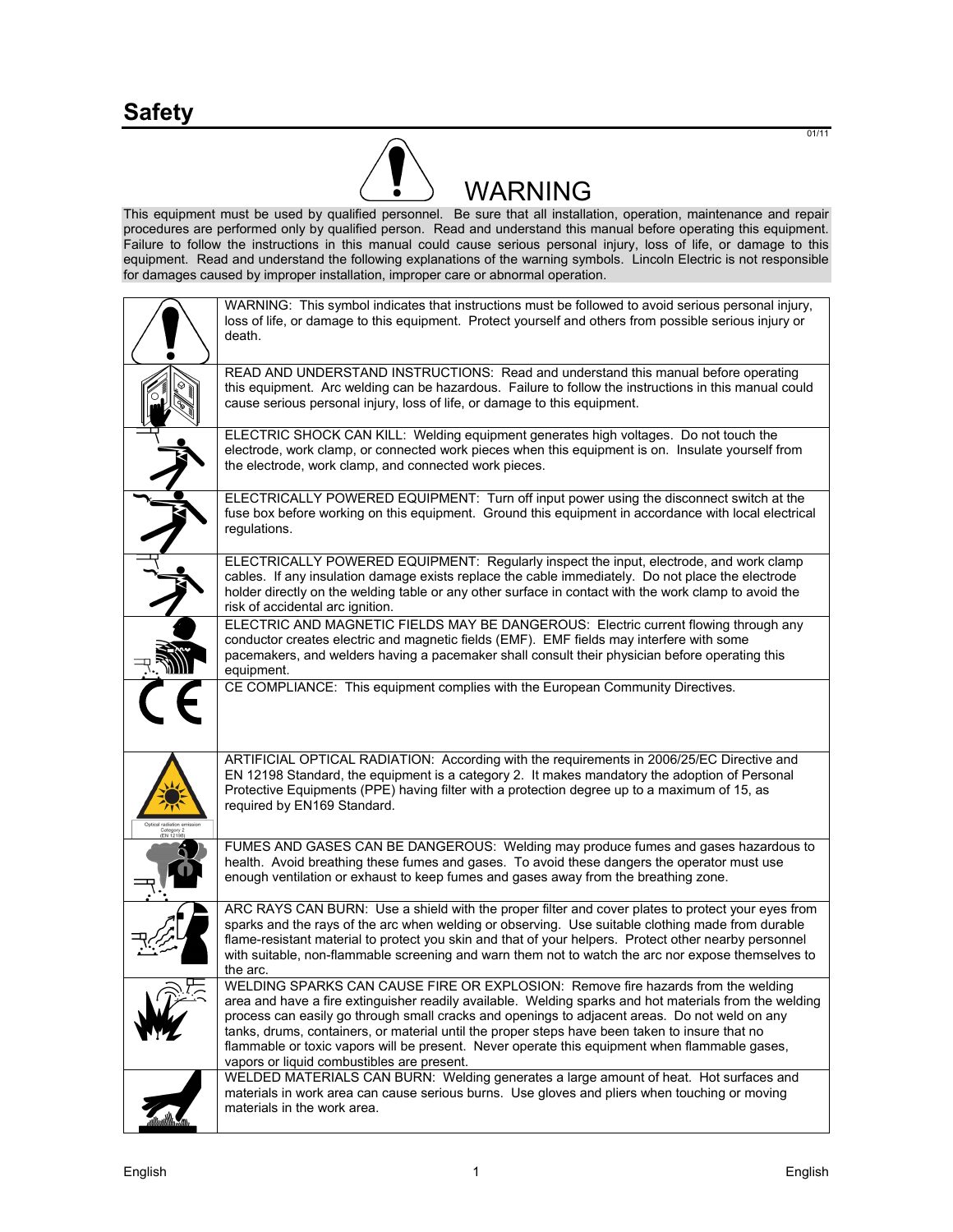SAFETY MARK: This equipment is suitable for supplying power for welding operations carried out in an environment with increased hazard of electric shock.



CYLINDER MAY EXPLODE IF DAMAGED: Use only compressed gas cylinders containing the correct shielding gas for the process used and properly operating regulators designed for the gas and pressure used. Always keep cylinders in an upright position securely chained to a fixed support. Do not move or transport gas cylinders with the protection cap removed. Do not allow the electrode, electrode holder, work clamp or any other electrically live part to touch a gas cylinder. Gas cylinders must be located away from areas where they may be subjected to physical damage or the welding process including sparks and heat sources.

### **Installation and Operator Instructions**

Read this entire section before installation or operation of the machine.

#### **Location and Environment**

This machine can operate in harsh environments. However, it is important that simple preventative measures are followed to assure long life and reliable operation:

- Do not place or operate this machine on a surface with an incline greater than 15° from horizontal.
- Do not use this machine for pipe thawing.
- This machine must be located where there is free circulation of clean air without restrictions for air movement to and from the air vents. Do not cover the machine with paper, cloth or rags when switched on.
- Dirt and dust that can be drawn into the machine should be kept to a minimum.
- This machine has a protection rating of:
	- 135S: IP21
	- 150S: IP23
	- 170S: IP23

Keep it dry when possible and do not place it on wet ground or in puddles.

- Locate the machine away from radio controlled machinery. Normal operation may adversely affect the operation of nearby radio controlled machinery, which may result in injury or equipment damage. Read the section on electromagnetic compatibility in this manual.
- Do not operate in areas with an ambient temperature greater than 40°C.

#### **Input Supply Connection**

Check the input voltage, phase, and frequency supplied to this machine before turning it on. The allowable input voltage is indicated in the technical specification section of this manual and on the rating plate of the machine. Be sure that the machine is grounded.

Make sure the power available at the input connection is adequate for normal operation of the machine. The fuse rating and cable sizes are both indicated in the technical specification section of this manual.

#### **Input Supply From Engine Driven Generators**

135S:

#### **WARNING**

This machine is not designed to operate on engine driven generators. Operation of this machine with engine driven generators may damage the machine. 150S / 170S:

The machines are designed to operate on engine driven generators as long as the auxiliary can supply adequate voltage, frequency and power as indicated in the "Technical Specification" section of this manual. The auxiliary supply of the generator must also meet the following conditions:

- Vac peak voltage: below 410V.
- Vac frequency: in the range of 50 and 60Hz.
- RMS voltage of the AC waveform: 230Vac ± 15%.

It is important to check these conditions because many engine driven generators produce high voltage spikes. Operation of this machine with engine driven generators not conforming to these conditions is not recommended and may damage the machine.

#### **Output Connections**

A quick disconnect system using Twist-Mate™ cable plugs is used for the welding cable connections. Refer to the following sections for more information on connecting the machine for operation of stick welding (MMA) or TIG welding.

- (+) Positive Quick Disconnect: Positive output connector for the welding circuit.
- (-) Negative Quick Disconnect: Negative output connector for the welding circuit.

#### **Stick Welding (MMA)**

First determine the proper electrode polarity for the electrode to be used. Consult the electrode data for this information. Then connect the output cables to the output terminals of the machine for the selected polarity. Shown here is the connection method for DC(+) welding.



Connect the electrode cable to the (+) terminal and the work clamp to the (-) terminal. Insert the connector with the key lining up with the keyway and rotate approximately ¼ turn clockwise. Do not over tighten.

For DC(-) welding, switch the cable connections at the machine so that the electrode cable is connected to (-)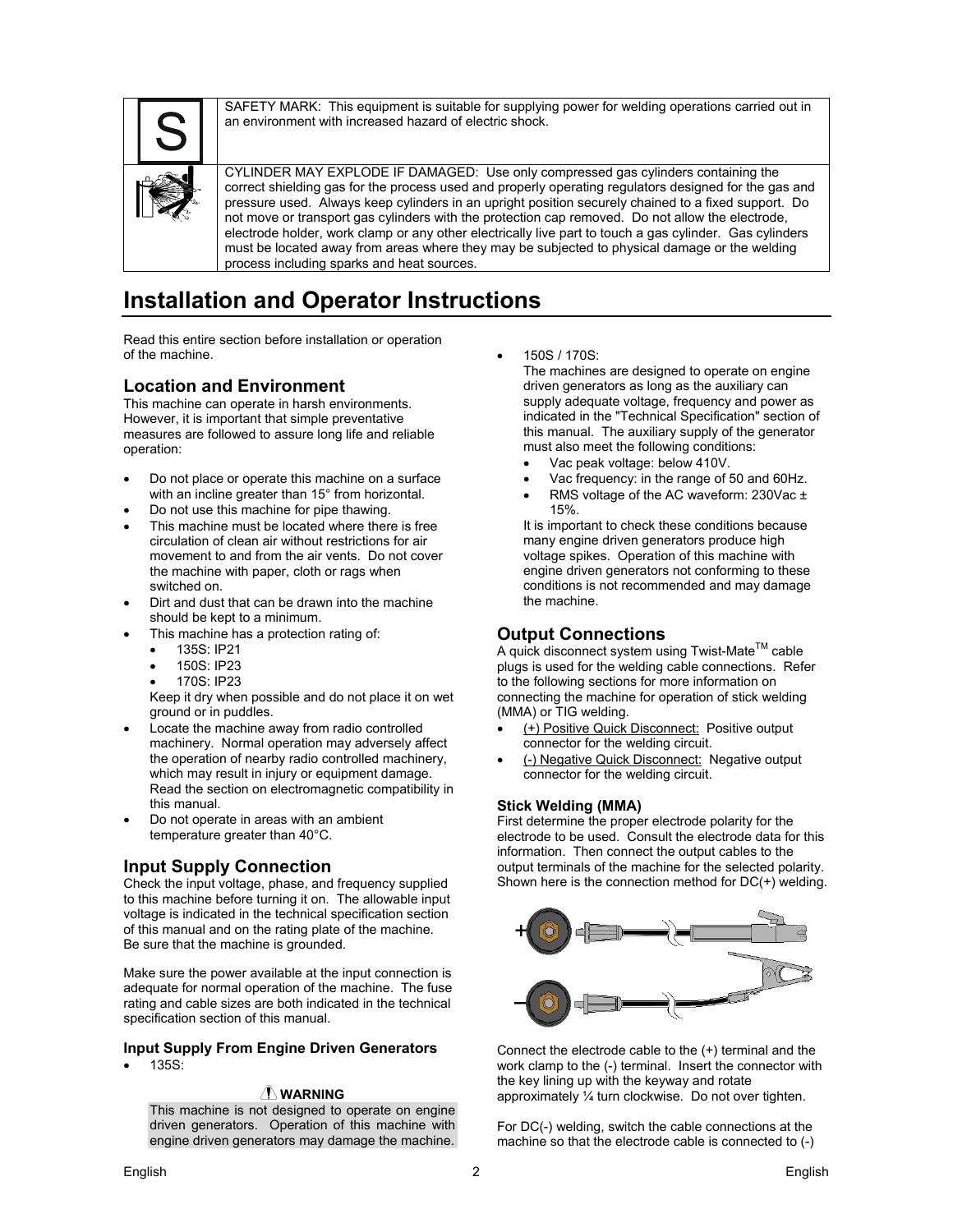and the work clamp is connected to (+).

#### **TIG Welding**

This machine does not include a TIG torch necessary for TIG welding, but one may be purchased separately. Refer to the accessories section for more information. Most TIG welding is done with DC(-) polarity shown here. If DC(+) polarity is necessary switch the cable connections at the machine.



Connect the torch cable to the (-) terminal of the machine and the work clamp to the (+) terminal. Insert the connector with the key lining up with the keyway and rotate approximately ¼ turn clockwise. Do not over tighten. Finally, connect the gas hose to the gas regulator on the cylinder of gas to be used.

#### **Allowable TIG processes:**

- 135S: Scratch TIG
- 150S / 170S: Lift TIG

#### **Arc Force**

#### **Auto Adaptive Arc Force (with MMA welding) (150S / 170S only):**

During MMA welding is activated the function Auto Adaptive Arc Force that increases temporary the output current, used to clear intermittent connections between the electrode and the weld puddle that occur during stick welding.

This is an active control feature that guarantees the best arrangement between the arc stability and spatter presence. The feature "Auto Adaptive Arc Force" has instead of a fixed or manual regulation, an automatic and multilevel setting: its intensity depends by the output voltage and it is calculated in real time by the microprocessor where are also mapped the Arc Force levels. The control measure in each instant the output voltage and it determines the amount of the peak of current to apply; that value is enough to breaks the metal drop that is being transferred from the electrode to the workpiece as to guarantee the arc stability, but not too high to avoid spatters around the welding puddle. That means:

- Electrode / workpiece sticking prevention, also with low current values.
- Spatters reduction.

The welding operations are simplified and the welded joins looks better, also if not brushed after the welding.

With the MMA welding are also enabled the following features:

 Hot Start: This is a temporary increase in the initial welding current. This helps ignite the arc quickly and reliably.

 Anti-Sticking: This is a function that decreases the output current of the machine to a low level when the operator makes an error and sticks the electrode to the work piece. This decrease in current allows the operator to remove the electrode from the electrode holder without creating large sparks that can damage the electrode holder.

Refer to the section below for more details.

#### **Controls and Operational Features Machine Start-Up:**

When the machine is turned ON, an auto-test is executed; during this test only the Thermal LED is ON; after few seconds the Thermal LED turns OFF and the Power ON/OFF LED lights up.

- 135S: The Machine is ready to operate when on the Front Control Panel lights up the Power ON LED.
- 150S / 170S: The Machine is ready to operate when on the Front Control Panel lights up the Power ON LED with one of the three LED of the Welding mode command.

#### **Front Panel Controls**

|                                                 | Output Current Knob: Potentiometer used<br>to set the output current used during<br>welding.                                                                                                                                                                                                                                               |
|-------------------------------------------------|--------------------------------------------------------------------------------------------------------------------------------------------------------------------------------------------------------------------------------------------------------------------------------------------------------------------------------------------|
|                                                 | Power ON/OFF LED: This LED lights up<br>when the machine is ON.                                                                                                                                                                                                                                                                            |
|                                                 | 150S / 170S: If blinking, this LED indicates<br>that an Input Voltage Overrange protection<br>is active; the Machine restarts automatically<br>when the Input Voltage returns in the correct<br>range.                                                                                                                                     |
|                                                 | Thermal LED: This indicator will turn on<br>when the machine is overheated and the<br>output has been disabled. This normally<br>occurs when the duty cycle of the machine<br>has been exceeded. Leave the machine on<br>to allow the internal components to cool.<br>When the indicator turns off, normal<br>operation is again possible. |
|                                                 | VRD LED's (enabled on Australian<br>Machines only): This machine is provided<br>by VRD (Voltage Reduction Device)<br>function: this reduces the voltage at the<br>output leads.                                                                                                                                                            |
| 150 <sub>S</sub><br>170S<br>only<br><b>RDon</b> | The VRD function is enabled by factory<br>default only on machines that meet the<br>AS 1674.2 Australian Standards. (C-Tick<br>logo " $\mathbb{C}$ " on/near the Rating Plate applied<br>on the machine).<br>The VRD LED is ON when the Output<br>Voltage is below 32V with the Machine at<br>idle (no welding time).                      |
|                                                 | For others machines this function is<br>disabled (the LED is always OFF).                                                                                                                                                                                                                                                                  |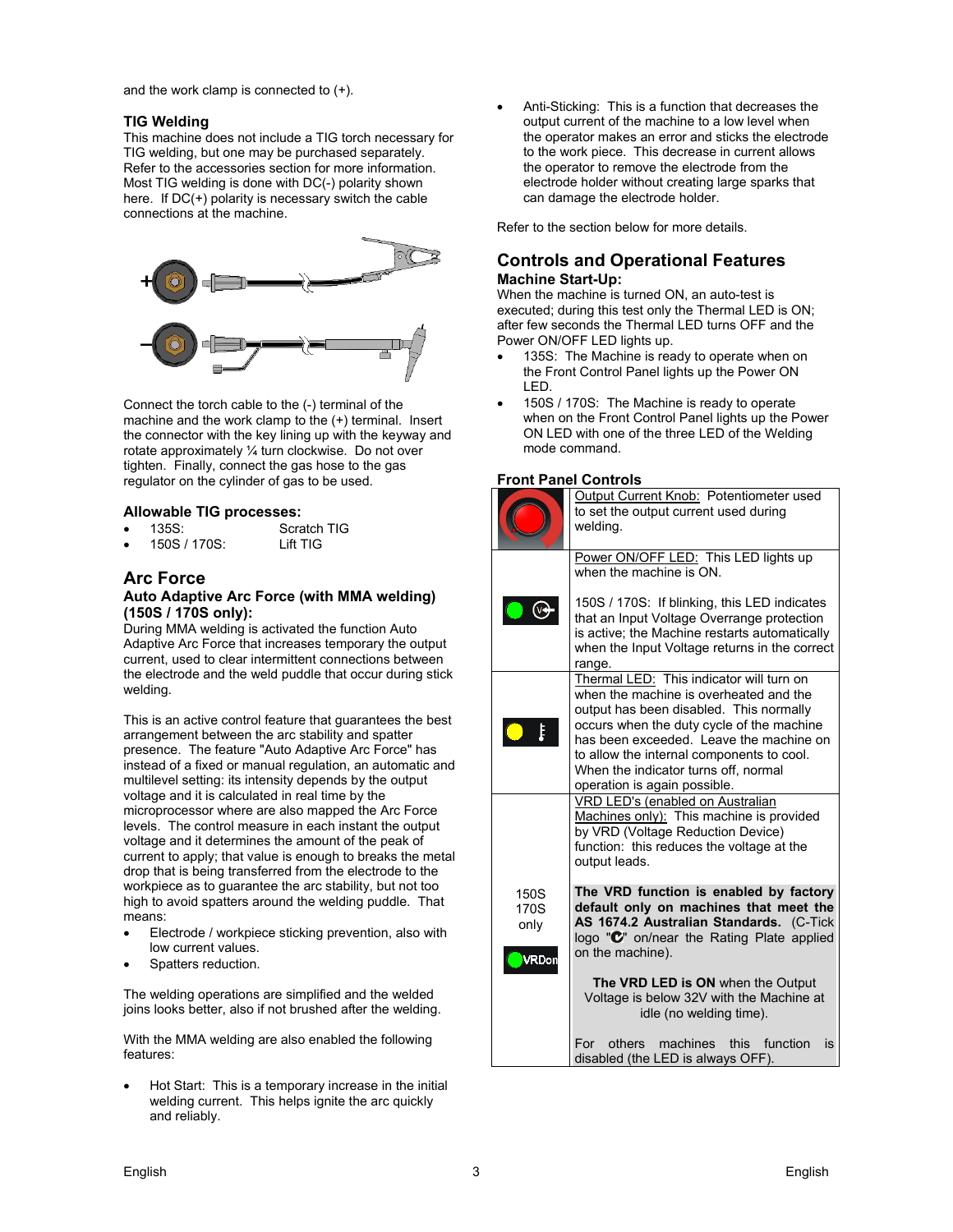|                      | Welding Mode Switch: With three positions,<br>controls the welding mode of the machine:<br>two for Stick welding (Soft and Crisp) and<br>one for Lift TIG welding.                                                                                                                                                                                                                                                                                                                                                                                         |  |  |  |
|----------------------|------------------------------------------------------------------------------------------------------------------------------------------------------------------------------------------------------------------------------------------------------------------------------------------------------------------------------------------------------------------------------------------------------------------------------------------------------------------------------------------------------------------------------------------------------------|--|--|--|
| 150S<br>170S<br>only | Soft Stick: For a welding with a low<br>spatter presence.<br>Crisp Stick: For an aggressive welding,<br>with an increased Arc stability.<br>Lift TIG: When the mode switch is in<br>the Lift TIG position, the stick welding<br>functions are disabled and the machine<br>is ready for Lift TIG welding. Lift TIG is<br>a method of starting a TIG weld by first<br>pressing the TIG torch electrode on the<br>work piece in order to create a low<br>current short circuit. Then, the<br>electrode is lifted from the work piece to<br>start the TIG arc. |  |  |  |
| 170S only            | Meter: The meter displays the preset                                                                                                                                                                                                                                                                                                                                                                                                                                                                                                                       |  |  |  |
|                      | welding current before welding and the<br>actual welding current during welding.                                                                                                                                                                                                                                                                                                                                                                                                                                                                           |  |  |  |

#### **Error condition list.**

If occurs, try to turn Off the machine, wait for a few seconds, then turn ON again. If the error remains, a maintenance is required. Please contact the nearest technical service center or Lincoln Electric and report the LED Status found on the machine Front Panel.

| 150S               | <b>Blink</b>                                                                  | Rlink                                |  |
|--------------------|-------------------------------------------------------------------------------|--------------------------------------|--|
| 170S<br>only       | This occurs when an Internal auxiliary<br>undervoltage condition is detected. |                                      |  |
| Voltage<br>Lockout | To restore the machine:<br>restart the machine.                               | Turn OFF then ON the Mains Switch to |  |

- A. Power Switch: It turns ON / OFF the input power to the machine.
- B. Input cable: This machine is provided with a plugged input cord. Connect it to the mains.
- C. Fan:
	- 135S: The fan is turned ON / OFF by the machine Power Switch.
	- 150S / 170S: This machine has a F.A.N. (Fan As Needed) circuitry inside. The machine automatically reduces the speed of the fan or turns it OFF. This feature reduces the amount of dirt which can be drawn inside the machine and reduces power consumption. When the machine is turned ON the fan will turn ON. The fan will continue to run whenever the machine is welding. The F.A.N. feature is active after that the machine doesn't weld for more than 10 minutes, the fan speed will return to the maximum speed if a welding operation restarts.

ç

#### **Maintenance**

#### **WARNING**

For any maintenance or repair operations it is recommended to contact the nearest technical service center or Lincoln Electric. Maintenance or repairs performed by unauthorized service centers or personnel will null and void the manufacturers warranty.

The frequency of the maintenance operations may vary in accordance with the working environment. Any noticeable damage should be reported immediately.

- Check cables and connections integrity. Replace, if necessary.
- Keep clean the machine. Use a soft dry cloth to clean the external case, especially the airflow inlet / outlet louvers.

#### **WARNING**

Do not open this machine and do not introduce anything into its openings. Power supply must be disconnected from the machine before each maintenance and service. After each repair, perform proper tests to ensure safety.



B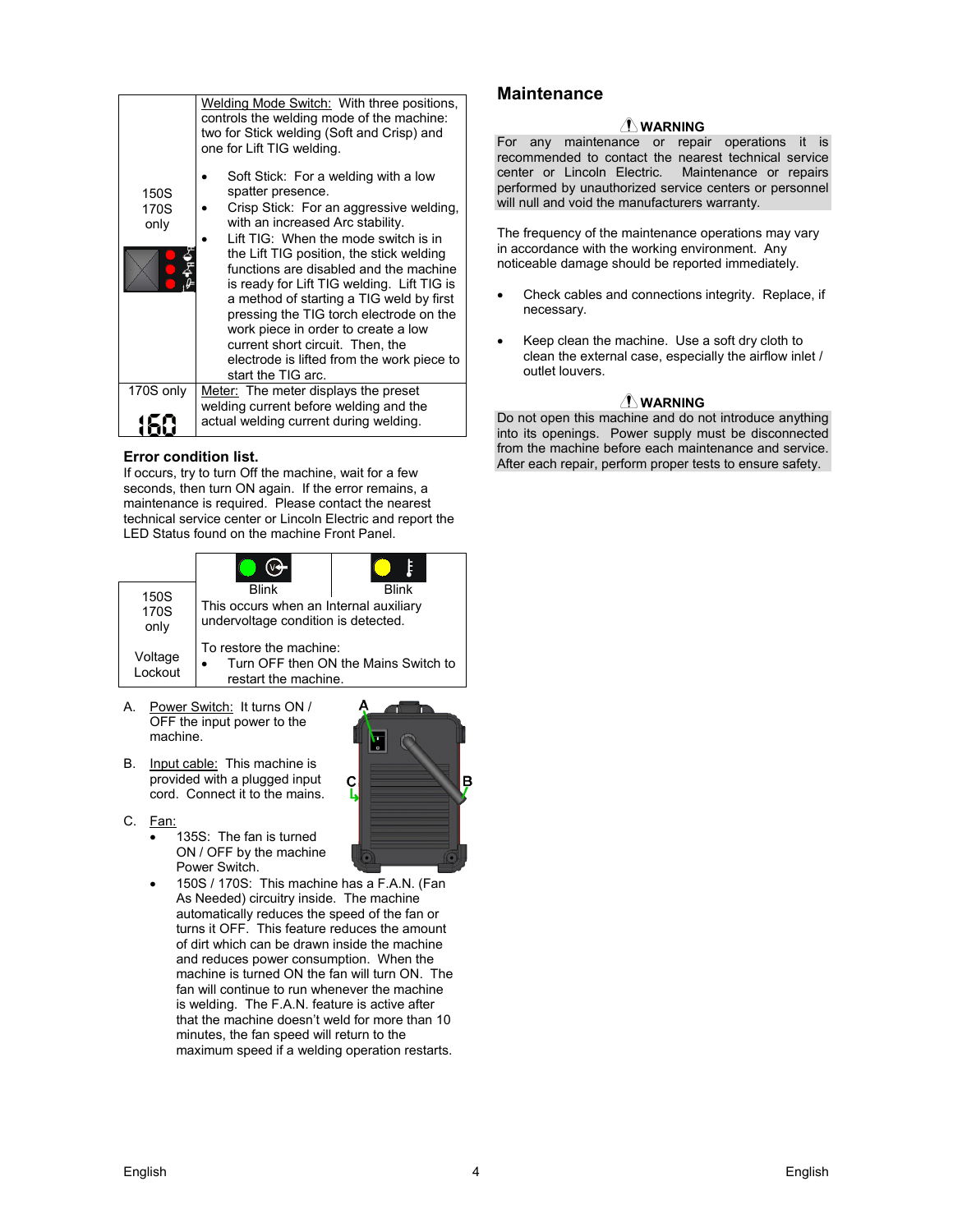# **Electromagnetic Compatibility (EMC)**

This machine has been designed in accordance with all relevant directives and standards. However, it may still generate electromagnetic disturbances that can affect other systems like telecommunications (telephone, radio, and television) or other safety systems. These disturbances can cause safety problems in the affected systems. Read and understand this section to eliminate or reduce the amount of electromagnetic disturbance generated by this machine.



This machine has been designed to operate in an industrial area. The operator must install and operate this equipment as described in this manual. If any electromagnetic disturbances are detected the operator must put in place corrective actions to eliminate these disturbances with, if necessary, assistance from Lincoln Electric. This equipment does not comply with IEC 61000-3-12. If it is connected to a public lowvoltage system, it is responsibility of the installer or user of the equipment to ensure, by consultation with the distribution network operator if necessary, that the equipment may be connected.

Before installing the machine, the operator must check the work area for any devices that may malfunction because of electromagnetic disturbances. Consider the following.

- Input and output cables, control cables, and telephone cables that are in or adjacent to the work area and the machine.
- Radio and/or television transmitters and receivers. Computers or computer controlled equipment.
- Safety and control equipment for industrial processes. Equipment for calibration and measurement.
- Personal medical devices like pacemakers and hearing aids.
- Check the electromagnetic immunity for equipment operating in or near the work area. The operator must be sure that all equipment in the area is compatible. This may require additional protection measures.
- The dimensions of the work area to consider will depend on the construction of the area and other activities that are taking place.

Consider the following guidelines to reduce electromagnetic emissions from the machine.

- Connect the machine to the input supply according to this manual. If disturbances occur if may be necessary to take additional precautions such as filtering the input supply.
- The output cables should be kept as short as possible and should be positioned together. If possible connect the work piece to ground in order to reduce the electromagnetic emissions. The operator must check that connecting the work piece to ground does not cause problems or unsafe operating conditions for personnel and equipment.
- Shielding of cables in the work area can reduce electromagnetic emissions. This may be necessary for special applications.

#### **WARNING**

The Class A equipment is not intended for use in residential locations where the electrical power is provided by the public low-voltage supply system. There can be potential difficulties in ensuring electromagnetic compatibility in those locations, due to conducted as well as radio-frequency disturbances.



01/11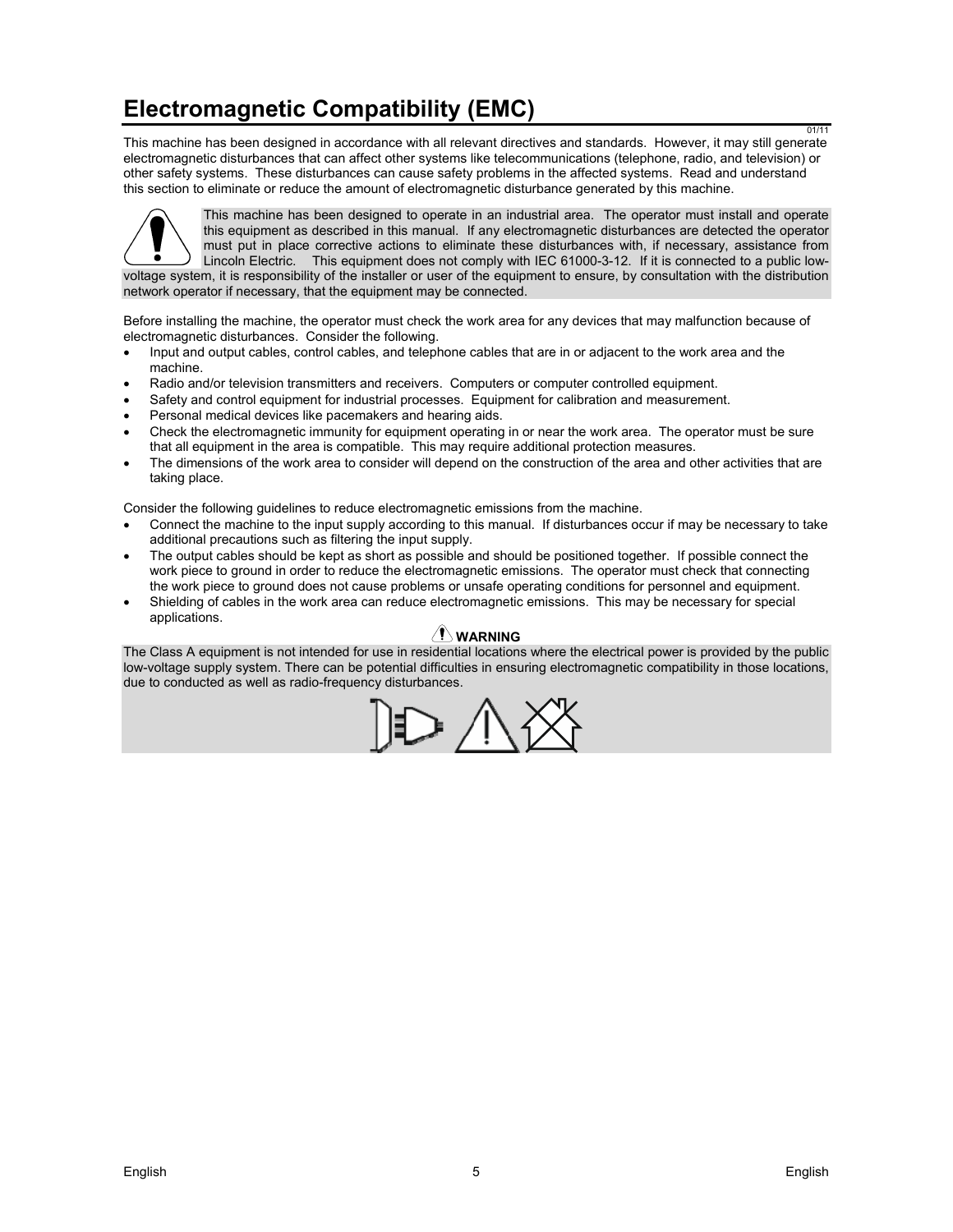# **Technical Specifications**

| <b>INPUT</b>                                                                               |                                                       |                                |                                        |                                |                              |           |  |
|--------------------------------------------------------------------------------------------|-------------------------------------------------------|--------------------------------|----------------------------------------|--------------------------------|------------------------------|-----------|--|
|                                                                                            |                                                       | Input Power at Rated Output    |                                        |                                | <b>EMC Class</b>             |           |  |
|                                                                                            |                                                       | 135S / 135S AUS                | 2.0kW @ 100% Duty Cycle                |                                | Α                            |           |  |
| Input Voltage                                                                              |                                                       |                                |                                        | 3.5kW @ 25% Duty Cycle         |                              | Frequency |  |
| $230V + 15%$                                                                               |                                                       | 150S / 150S AUS                | 2.5kW @ 100% Duty Cycle                |                                | A                            | 50/60Hz   |  |
| Single Phase                                                                               |                                                       |                                | 4.2kW @ 25% Duty Cycle                 |                                |                              |           |  |
|                                                                                            |                                                       | 170S / 170S AUS                | 2.9kW @ 100% Duty Cycle                |                                | A                            |           |  |
|                                                                                            | 5.1kW @ 20% Duty Cycle<br><b>RATED OUTPUT AT 40°C</b> |                                |                                        |                                |                              |           |  |
| Duty Cycle                                                                                 |                                                       |                                |                                        |                                |                              |           |  |
| (Based on a 10 min. period)                                                                |                                                       | <b>Output Current</b>          |                                        | Output Voltage                 |                              |           |  |
| 135S / 135S AUS                                                                            | 100%                                                  | 70A<br>120A                    |                                        | 22.8Vdc                        |                              |           |  |
|                                                                                            | 25%                                                   |                                |                                        |                                | 24.8Vdc                      |           |  |
| <b>135S AUS</b>                                                                            | 100%                                                  |                                | 50A                                    | 22.0Vdc                        |                              |           |  |
| (10A circuit)                                                                              | 7.5%                                                  |                                | 90A                                    | $23.6$ Vdc                     |                              |           |  |
|                                                                                            |                                                       |                                |                                        |                                |                              |           |  |
| 150S / 150S AUS                                                                            | 100%                                                  | 80A                            |                                        | 23.2Vdc                        |                              |           |  |
|                                                                                            | 25%                                                   | 140A                           |                                        |                                | 25.6Vdc                      |           |  |
|                                                                                            | 100%                                                  | 80A                            |                                        | 23.2Vdc                        |                              |           |  |
| 170S / 170S AUS                                                                            | 20%                                                   | 160A                           |                                        | 26.4Vdc                        |                              |           |  |
|                                                                                            | <b>OUTPUT RANGE</b>                                   |                                |                                        |                                |                              |           |  |
|                                                                                            | <b>Welding Current Range</b>                          |                                |                                        |                                | Maximum Open Circuit Voltage |           |  |
| 135S / 135S AUS                                                                            | $10 - 120A$                                           |                                | 45Vdc (CE model)                       |                                |                              |           |  |
| 150S / 150S AUS                                                                            |                                                       | $10 - 140A$                    |                                        |                                |                              |           |  |
| 32Vdc (150S 170S AUSTRALIA model)<br>170S / 170S AUS<br>$10 - 160A$                        |                                                       |                                |                                        |                                |                              |           |  |
|                                                                                            |                                                       |                                | RECOMMENDED INPUT CABLE AND FUSE SIZES |                                |                              |           |  |
| Fuse (delayed) or                                                                          |                                                       |                                |                                        |                                | Type of Plug                 |           |  |
| Circuit Breaker ("D" characteristic) Size                                                  |                                                       | Input Power Cable              |                                        | (Included with Machine)        |                              |           |  |
| 135S                                                                                       | 16A                                                   |                                | $3 \times 1.5$ mm <sup>2</sup>         | SCHUKO 16A-250V                |                              |           |  |
| <b>135S AUS</b>                                                                            | 10A                                                   | $3 \times 1.5$ mm <sup>2</sup> |                                        | <b>AUS 10A-250V</b>            |                              |           |  |
| 150S / 150S AUS                                                                            | 16A                                                   | $3 \times 2.5$ mm <sup>2</sup> |                                        | SCHUKO 16A-250V / AUS 15A-250V |                              |           |  |
| $3 \times 2.5$ mm <sup>2</sup><br>170S / 170S AUS<br>16A<br>SCHUKO 16A-250V / AUS 15A-250V |                                                       |                                |                                        |                                |                              |           |  |
| <b>PHYSICAL DIMENSIONS</b><br>Weight                                                       |                                                       |                                |                                        |                                |                              |           |  |
| 135S / 135S AUS                                                                            | Height<br>224mm                                       | Width<br>148mm                 | Length<br>315mm                        |                                |                              | 4.6kg     |  |
| 150S / 150S AUS                                                                            | 244mm                                                 |                                | 365mm<br>148mm                         |                                |                              | 6.7kg     |  |
| 170S / 170S AUS                                                                            | 244mm                                                 | 148mm                          | 365mm                                  |                                | 7.0 <sub>kq</sub>            |           |  |
| <b>Operating Temperature</b>                                                               |                                                       |                                | <b>Storage Temperature</b>             |                                |                              |           |  |
| -10 $^{\circ}$ C to +40 $^{\circ}$ C                                                       |                                                       |                                | -25 $^{\circ}$ C to +55 $^{\circ}$ C   |                                |                              |           |  |

### **WEEE**

Do not dispose of electrical equipment together with normal waste!



In observance of European Directive 2012/19/EC on Waste Electrical and Electronic Equipment (WEEE) and its implementation in accordance with national law, electrical equipment that has reached the end of its life must be collected separately and returned to an environmentally compatible recycling facility. As the owner of the equipment, you should get information on approved collection systems from our local representative.

By applying this European Directive you will protect the environment and human health!

07/06